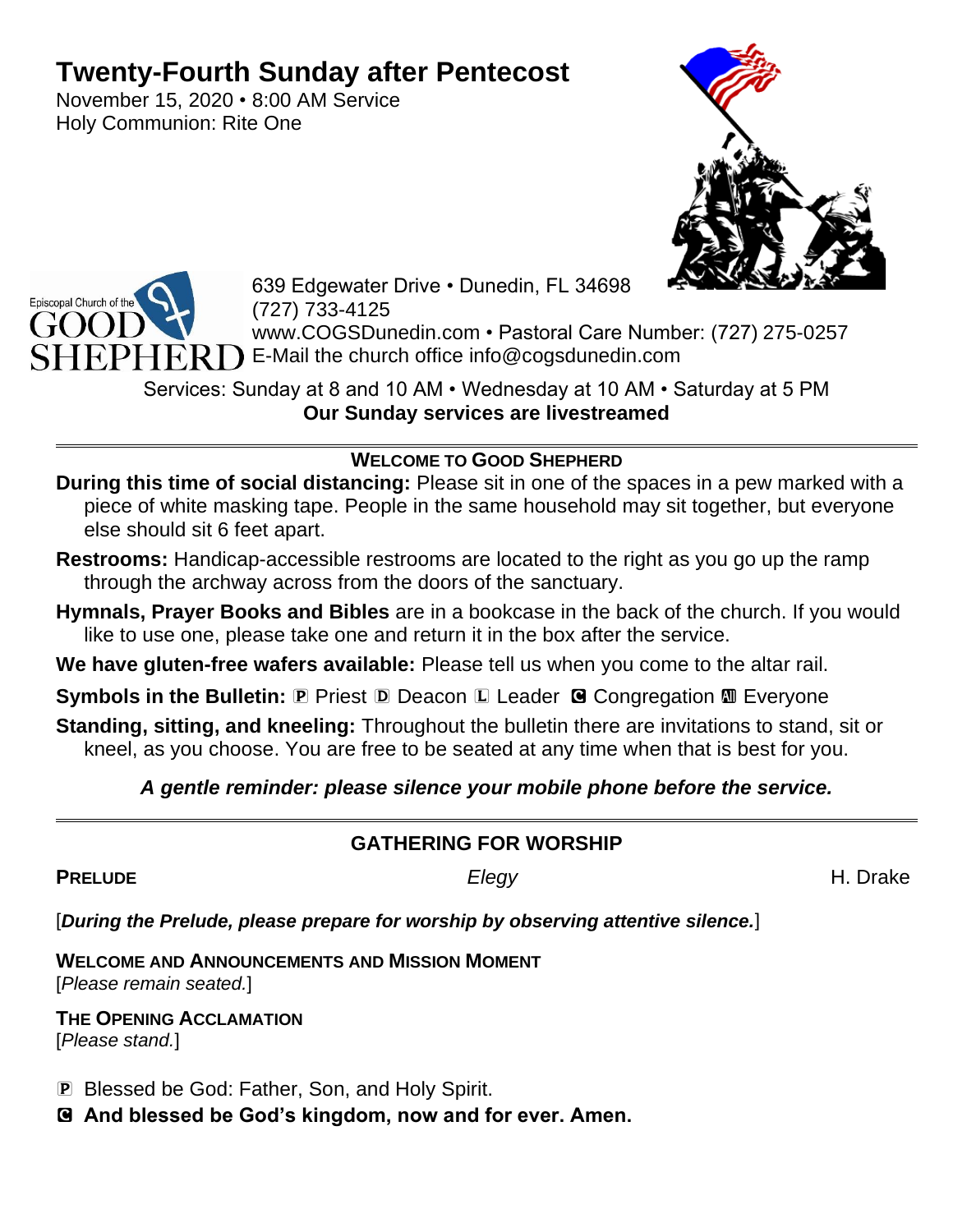**COLLECT FOR PURITY**

- a **Almighty God, unto whom all hearts are open, all desires known, and from whom no secrets are hid. Cleanse the thoughts of our hearts by the inspiration of thy Holy Spirit, that we may perfectly love thee, and worthily magnify thy holy Name; through Christ our Lord. Amen.**
- P Lord, have mercy upon us.
- C **Christ, have mercy upon us.**
- P Lord, have mercy upon us.

#### **COLLECT OF THE DAY**

- P The Lord be with you.
- C **And with thy Spirit.**
- P Let us pray. . . . Blessed Lord, who caused all holy Scriptures to be written for our learning: Grant us so to hear them, read, mark, learn, and inwardly digest them, that we may embrace and ever hold fast the blessed hope of everlasting life, which you have given us in our Savior Jesus Christ; who lives and reigns with you and the Holy Spirit, one God, for ever and ever.

#### C **Amen.**

#### **THE WORD OF GOD**

**The Readings:** Judges 4:1-7, Psalm 123, 12, 1 Thessalonians 5:1-11, Matthew 25:14-30 [*Please be seated.*]

#### **The First Reading**

L *The First Reading is taken from Judges, Chapter 4…*

The Israelites again did what was evil in the sight of the Lord, after Ehud died. So the Lord sold them into the hand of King Jabin of Canaan, who reigned in Hazor; the commander of his army was Sisera, who lived in Harosheth-ha-goiim. Then the Israelites cried out to the Lord for help; for he had nine hundred chariots of iron, and had oppressed the Israelites cruelly twenty years.

At that time Deborah, a prophetess, wife of Lappidoth, was judging Israel. She used to sit under the palm of Deborah between Ramah and Bethel in the hill country of Ephraim; and the Israelites came up to her for judgment. She sent and summoned Barak son of Abinoam from Kedesh in Naphtali, and said to him, "The Lord, the God of Israel, commands you, 'Go, take position at Mount Tabor, bringing ten thousand from the tribe of Naphtali and the tribe of Zebulun. I will draw out Sisera, the general of Jabin's army, to meet you by the Wadi Kishon with his chariots and his troops; and I will give him into your hand."

- L The Word of the Lord.
- C **Thanks be to God.**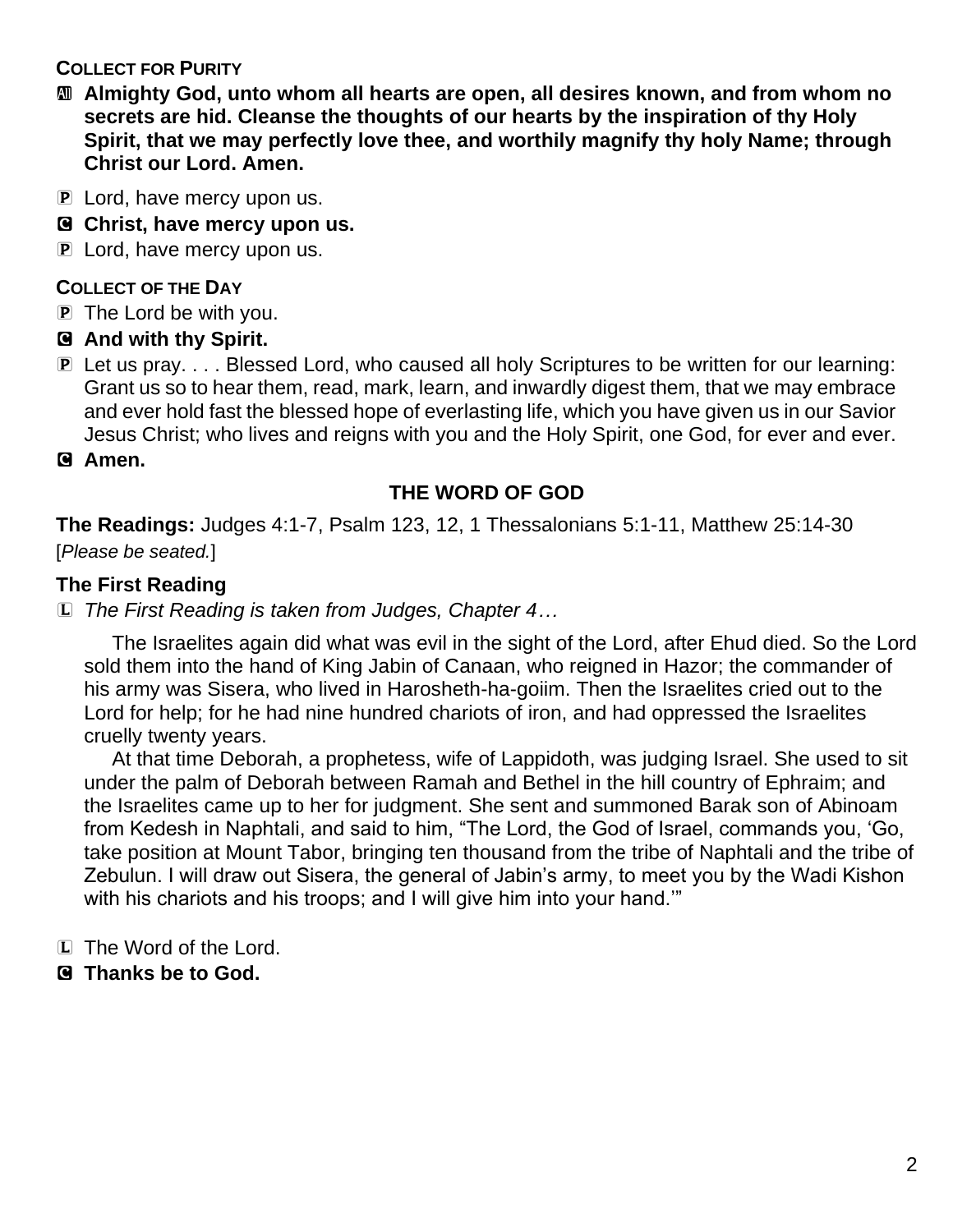## **The Psalm**

- L *We will read responsively Psalm 123…*
- L To you I lift up my eyes, to you enthroned in the heavens.
- C **As the eyes of servants look to the hand of their masters, and the eyes of a maid to the hand of her mistress,**
- L So our eyes look to the Lord our God, until he show us his mercy.
- C **Have mercy upon us, O Lord, have mercy, for we have had more than enough of contempt,**
- L Too much of the scorn of the indolent rich, and of the derision of the proud.

## **The Second Reading**

L *The Second Reading is taken from 1 Thessalonians, chapter 5*

Now concerning the times and the seasons, brothers and sisters, you do not need to have anything written to you. For you yourselves know very well that the day of the Lord will come like a thief in the night. When they say, "There is peace and security," then sudden destruction will come upon them, as labor pains come upon a pregnant woman, and there will be no escape! But you, beloved, are not in darkness, for that day to surprise you like a thief; for you are all children of light and children of the day; we are not of the night or of darkness. So then let us not fall asleep as others do, but let us keep awake and be sober; for those who sleep sleep at night, and those who are drunk get drunk at night. But since we belong to the day, let us be sober, and put on the breastplate of faith and love, and for a helmet the hope of salvation. For God has destined us not for wrath but for obtaining salvation through our Lord Jesus Christ, who died for us, so that whether we are awake or asleep we may live with him. Therefore encourage one another and build up each other, as indeed you are doing.

L The Word of the Lord.

## C **Thanks be to God.**

## **The Gospel**

## [*Please stand.*]

D The Holy Gospel of our Lord Jesus Christ according to Matthew.

## C **Glory be to thee, O Lord.**

D Jesus said, "It is as if a man, going on a journey, summoned his slaves and entrusted his property to them; to one he gave five talents, to another two, to another one, to each according to his ability. Then he went away. The one who had received the five talents went off at once and traded with them, and made five more talents. In the same way, the one who had the two talents made two more talents. But the one who had received the one talent went off and dug a hole in the ground and hid his master's money. After a long time the master of those slaves came and settled accounts with them. Then the one who had received the five talents came forward, bringing five more talents, saying, 'Master, you handed over to me five talents; see, I have made five more talents.' His master said to him, 'Well done, good and trustworthy slave; you have been trustworthy in a few things, I will put you in charge of many things; enter into the joy of your master.' And the one with the two talents also came forward, saying, 'Master, you handed over to me two talents; see, I have made two more talents.'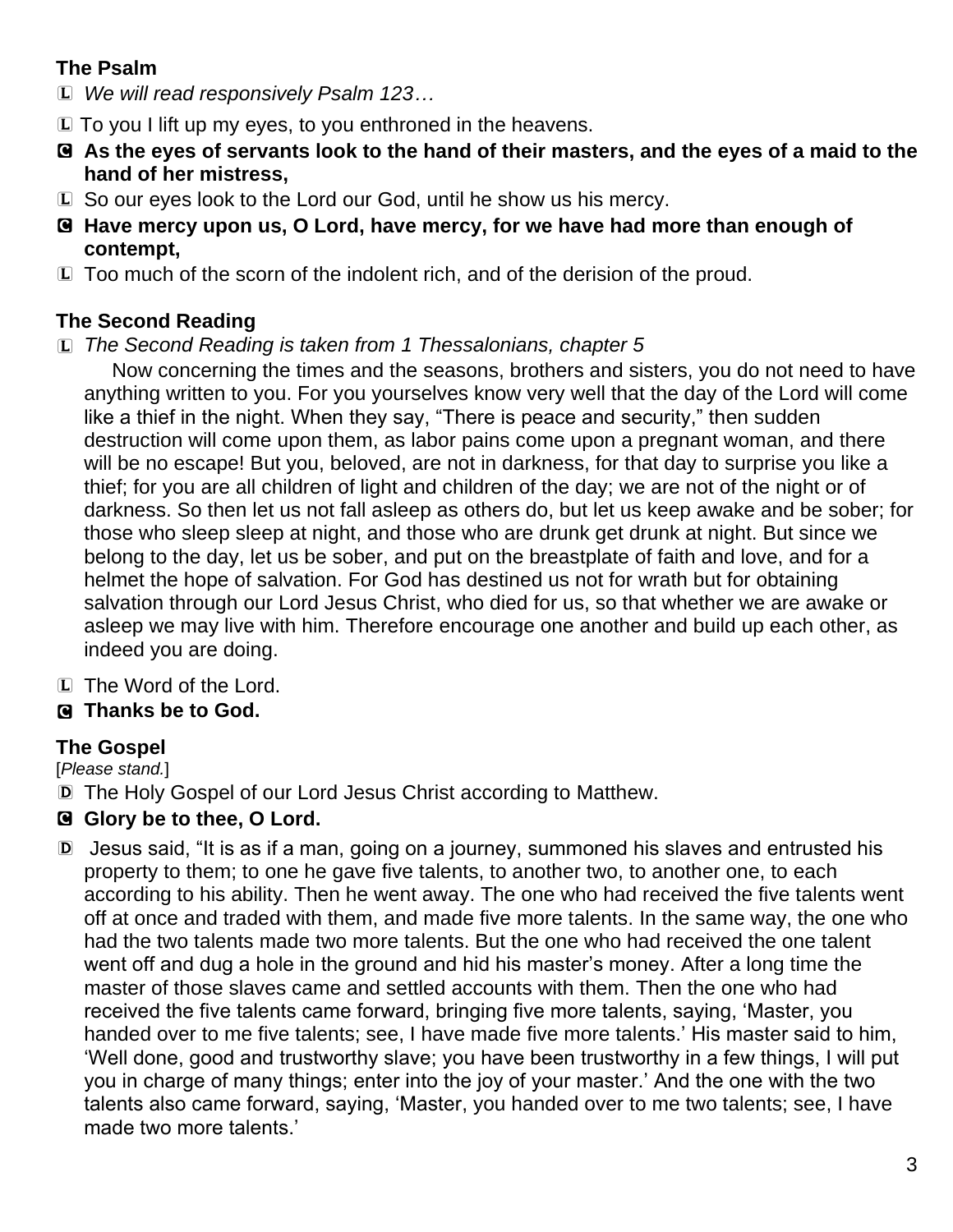His master said to him, 'Well done, good and trustworthy slave; you have been trustworthy in a few things, I will put you in charge of many things; enter into the joy of your master.' Then the one who had received the one talent also came forward, saying, 'Master, I knew that you were a harsh man, reaping where you did not sow, and gathering where you did not scatter seed; so I was afraid, and I went and hid your talent in the ground. Here you have what is yours.' But his master replied, 'You wicked and lazy slave! You knew, did you, that I reap where I did not sow, and gather where I did not scatter? Then you ought to have invested my money with the bankers, and on my return I would have received what was my own with interest. So take the talent from him, and give it to the one with the ten talents. For to all those who have, more will be given, and they will have an abundance; but from those who have nothing, even what they have will be taken away. As for this worthless slave, throw him into the outer darkness, where there will be weeping and gnashing of teeth.'"

D The Gospel of the Lord.

#### C **Praise be to thee, O Christ.**

**THE SERMON** Cindy Roehl [Please be seated.]

**THE NICENE CREED** 

[*Please stand.*]

C **We believe in one God, the Father, the Almighty, maker of heaven and earth, of all that is, seen and unseen.** 

**We believe in one Lord, Jesus Christ, the only Son of God, eternally begotten of the Father, God from God, Light from Light, true God from true God, begotten, not made, of one Being with the Father. Through him all things were made. For us and for our salvation he came down from heaven: by the power of the Holy Spirit he became incarnate from the Virgin Mary, and was made man. For our sake he was crucified under Pontius Pilate; he suffered death and was buried. On the third day he rose again in accordance with the Scriptures; he ascended into heaven and is seated at the right hand of the Father. He will come again in glory to judge the living and the dead, and his kingdom will have no end.**

**We believe in the Holy Spirit, the Lord, the giver of life, who proceeds from the Father and the Son. With the Father and the Son he is worshiped and glorified. He has spoken through the Prophets. We believe in one holy catholic and apostolic Church. We acknowledge one baptism for the forgiveness of sins. We look for the resurrection of the dead, and the life of the world to come. Amen.**

**THE PRAYERS OF THE PEOPLE** *[Please sit, stand, or kneel, as you prefer.]*

- D Let us pray for the whole state of Christ's Church and the world.
- L Almighty and everliving God, who in thy holy Word hast taught us to make prayers, and supplications, and to give thanks for all humanity. Receive these our prayers which we offer unto thy divine Majesty, beseeching thee to inspire continually the Universal Church with the spirit of truth, unity, and concord; and grant that all those who do confess thy holy Name may agree in the truth of thy holy Word, and live in unity and godly love. God of Peace,
- C **Hear our prayer.**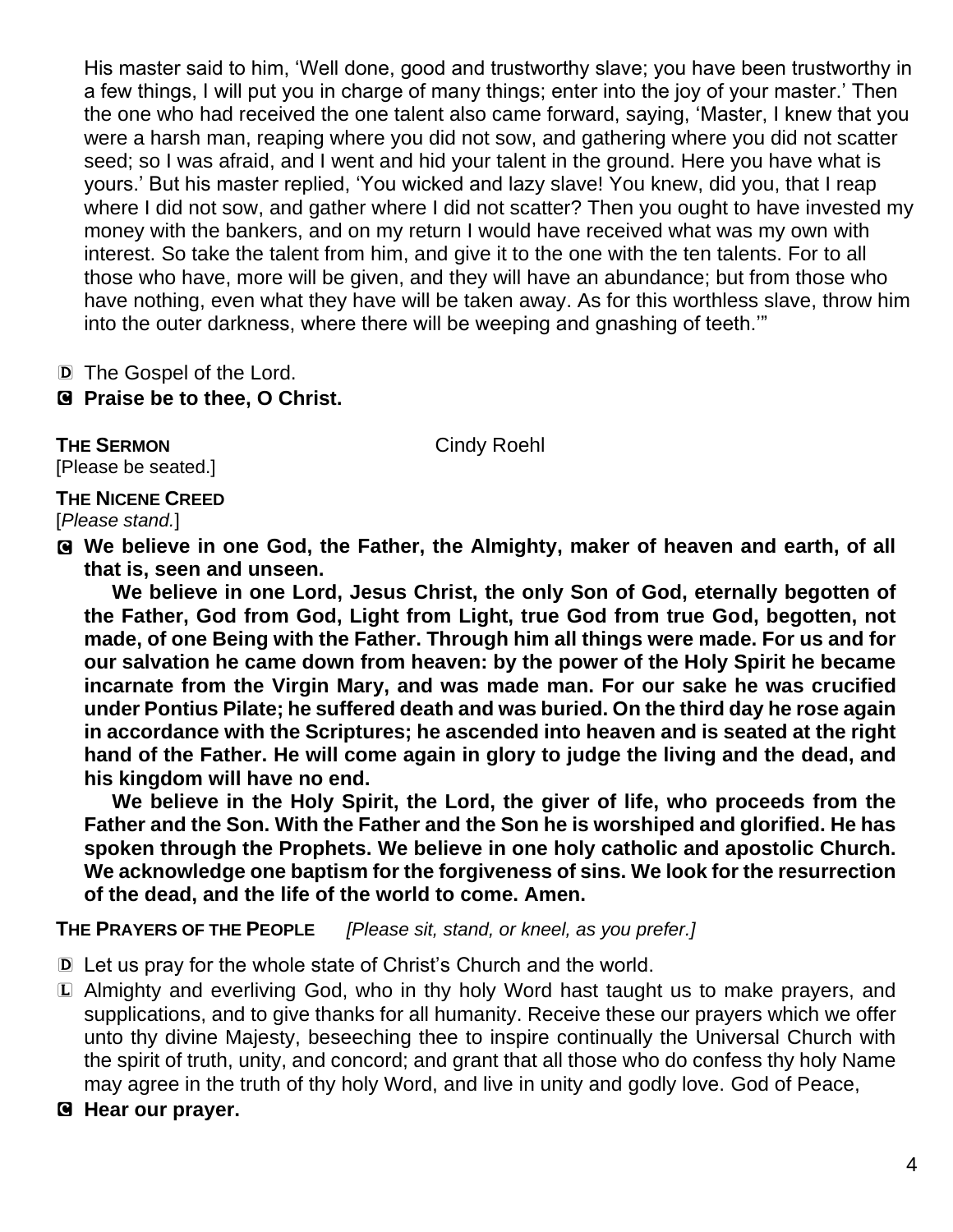L Give grace, O heavenly Father, to all bishops, especially to Michael, our Presiding Bishop; Dabney, our Bishop; Barry and Michael, our Assisting Bishops; Michael, our Priest in Charge; and Cindy, our Deacon; to our companion diocese of the Dominican Republic; to these Episcopal Churches in our Diocese; Church of the Redeemer, Sarasota; St. David's, Englewood; and St. Vincent's, St. Petersburg, and the Clearwater Deanery Collaboration Partners; and to all priests, deacons, and the laity in their ministry; that they may, both by their life and doctrine, set forth thy true and lively Word, and rightly and duly administer thy holy Sacraments. God of Peace,

## C **Hear our prayer.**

L And to all thy people give thy heavenly grace, and especially to this congregation here present; that, with meek heart and due reverence, they may hear and receive thy holy Word, truly serving thee in holiness and righteousness all the days of their life. God of Peace,

## C **Hear our prayer.**

L We beseech thee also so to rule the hearts of those who bear the authority of government in this and every land, especially the President Trump, and the President Elect Biden, that they may be led to wise decisions and right actions for the welfare and peace of the world. We pray that all God's children might live in the hope of the world peace for which we are created. God of Peace,

#### C **Hear our prayer.**

L And we most humbly beseech thee, of thy goodness, O Lord, to comfort and succor [*add handwritten names from notebook*] and all those who, in this transitory life, are in trouble, sorrow, need, sickness, or any other adversity, especially those listed in the weekly news who have asked for our prayers, and those we now name, aloud or in our hearts. [*Leave time…*] God of Peace,

## C **Hear our prayer.**

L Open, O Lord, the eyes of all people to behold thy gracious hand in all thy works, that, rejoicing in thy whole creation, they may honor thee with their substance, and be faithful stewards of thy bounty. We give thanks for the flowers given today to the Glory of God, and for the birthdays this coming week of Nancy Heuer, Daniel Little, Patricia Tardif, God of Peace,

#### C **Hear our prayer.**

L And we also bless thy holy Name for all thy servants departed this life in thy faith and fear, [*especially… add names from notebook*] and those we name, aloud or in our hearts. [*Leave time…*] We beseech thee to grant them continual growth in thy love and service; and to grant us grace so to follow the good examples of all thy saints, that with them we may be partakers of thy heavenly kingdom. God of Peace,

#### C **Hear our prayer.**

- L Empower, O Lord, our Search Committee and Vestry as we pray….
- C **Almighty God, giver of every good gift: Look graciously on our Church, and so guide the minds of those who shall choose a rector for this parish, that we may receive a faithful pastor, who will care for your people and equip us for our ministries; through Jesus Christ our Lord. Amen**

L Grant these our prayers, O Father, for Jesus Christ's sake, our only Mediator and Advocate.

C **Amen.**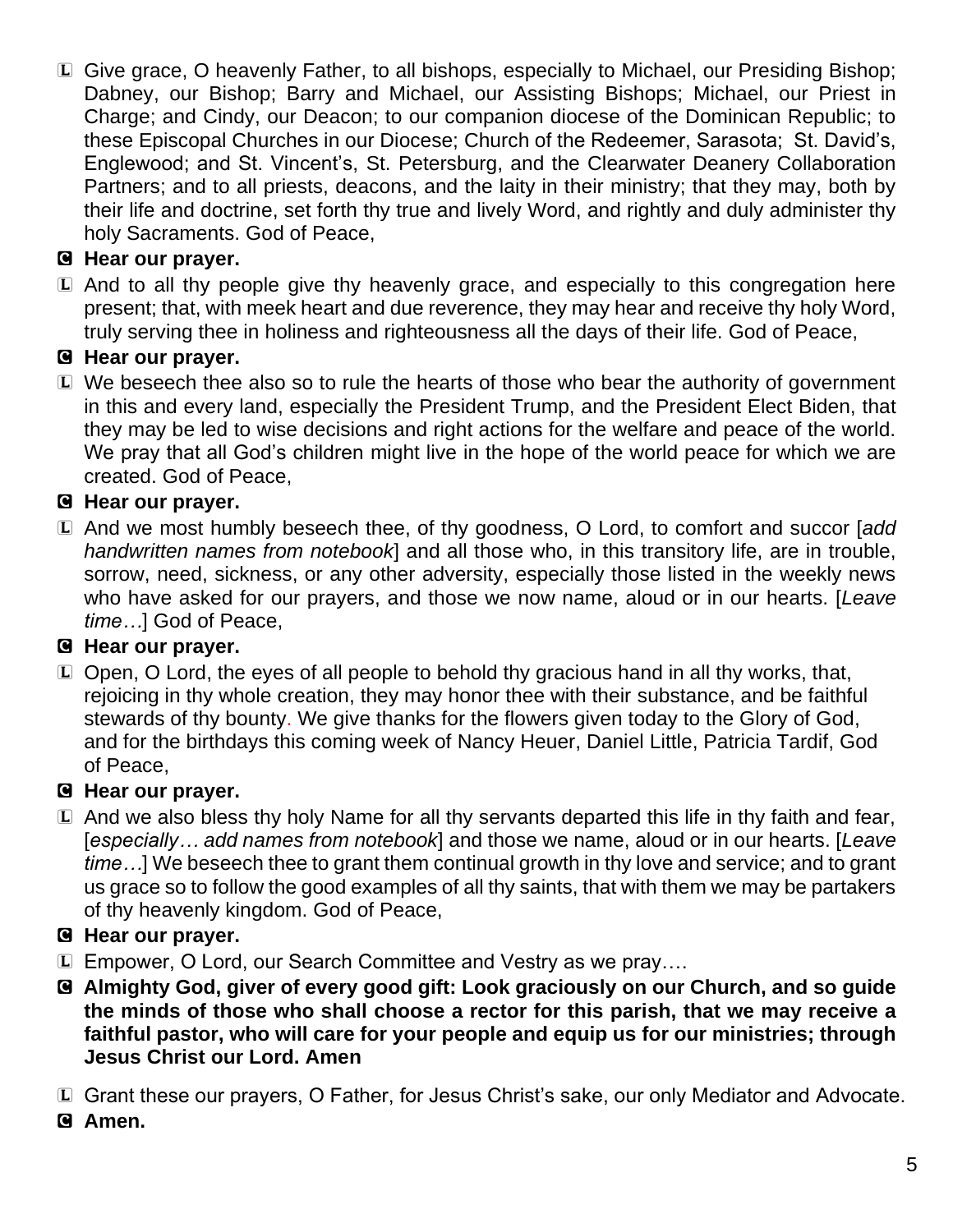#### **THE CONFESSION AND ABSOLUTION**

[*Please kneel or stand.*]

- D Let us humbly confess our sins unto Almighty God. [*Silence is kept.*] Most merciful God, . . .
- a **We confess that we have sinned against thee in thought, word, and deed, by what we have done, and by what we have left undone. We have not loved thee with our whole heart; we have not loved our neighbors as ourselves. We are truly sorry and we humbly repent. For the sake of thy Son Jesus Christ, have mercy on us and forgive us; that we may delight in thy will, and walk in thy ways, to the glory of thy Name. Amen.**
- P Almighty God, our heavenly Father, who of his great mercy hath promised forgiveness of sins to all those who with hearty repentance and true faith turn unto him, have mercy upon you, pardon and deliver you from all your sins, confirm and strengthen you in all goodness, and bring you to everlasting life; through Jesus Christ our Lord.
- C **Amen.**

## **THE GREETING OF PEACE**

[*Please stand. During this time of social distancing, a wave or bow, accompanied by a smile and "the Peace of the Lord be with you," will do nicely.*]

P The peace of the Lord be always with you.

C **And with thy spirit.**

**RECOGNITION OF VETERANS AND READING OF** *In Flanders Fields*

## **THE HOLY COMMUNION**

## **THE OFFERTORY SENTENCE**

D Through Christ let us continually offer to God the sacrifice of praise, that is, the fruit of lips that acknowledge his Name. But to do good and to distribute, forget not; for with such sacrifices God is well pleased.

[*Please be seated. The offering plates are on stands in the front and the back of the church. If you wish, you may place an offering there.*]

## **OFFERTORY**

## **THE PRESENTATION OF THE OFFERINGS**

[*Please stand when invited by the Deacon.*]

D As we receive these gifts, we acknowledge

C **All things come from thee, O Lord, and of thine own have we given thee.**

**THE GREAT THANKSGIVING:** Eucharistic Prayer II

- P The Lord be with you.
- C **And with thy spirit.**
- P Lift up your hearts.
- C **We lift them up unto the Lord.**
- P Let us give thanks unto our Lord God.
- C **It is meet and right so to do.**
- P It is very meet, right, and our bounden duty, that we should at all times, and in all places, give thanks unto thee, O Lord, holy Father, almighty, everlasting God. Creator of the light and source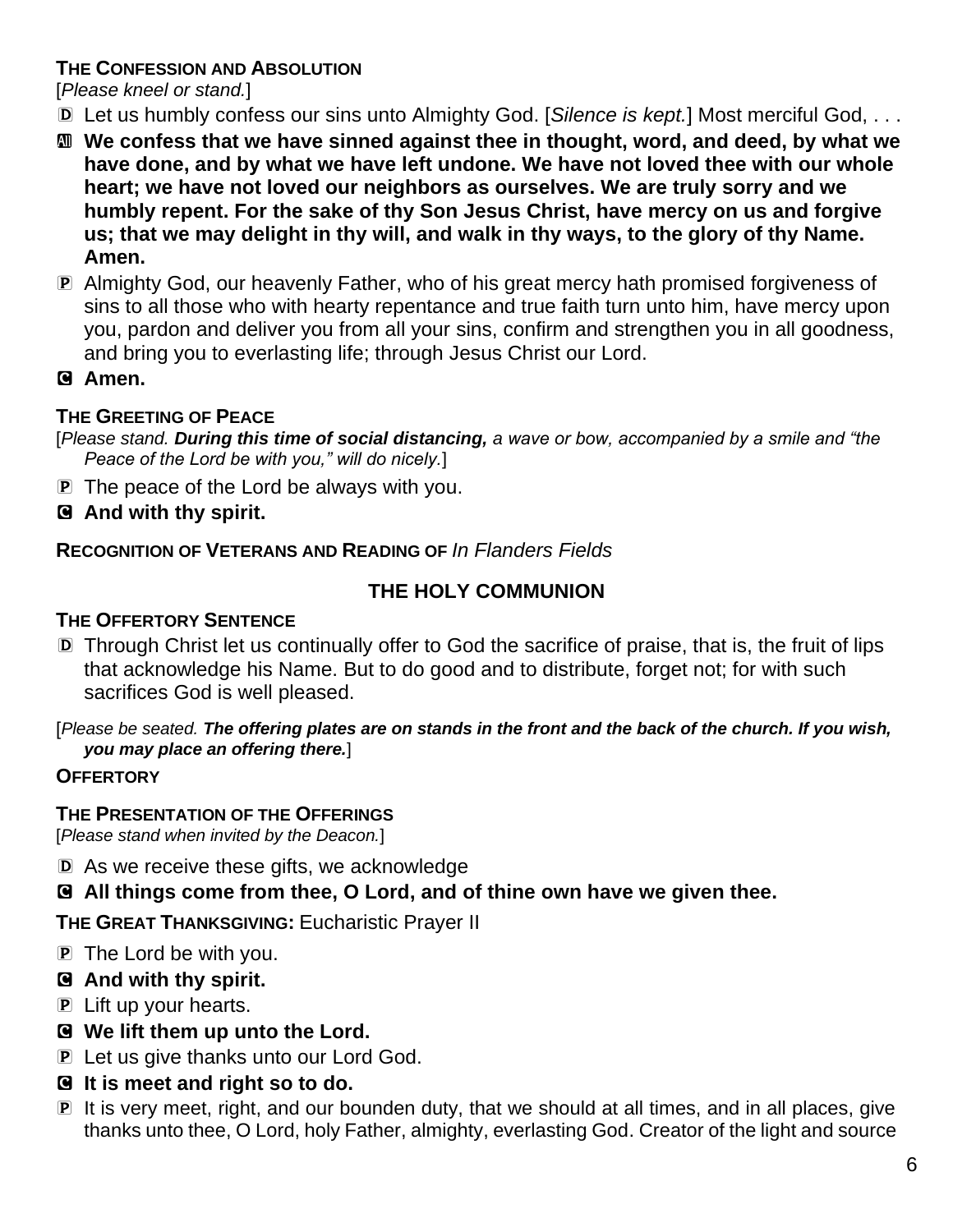of life, who hast made us in thine image, and called us to new life in Jesus Christ our Lord. Therefore, with Angels and Archangels, and with all the company of heaven, we laud and magnify thy glorious Name; evermore praising thee, and saying,

C **Holy, holy, holy, Lord God of Hosts: Heaven and earth are full of thy glory. Glory be to thee, O Lord Most High.** 

**Blessed is he that cometh in the name of the Lord. Hosanna in the highest.**

[*Please kneel or stand, as you choose.*]

- P All glory be to thee, O Lord our God, for that thou didst create heaven and earth, and didst make us in thine own image; and, of thy tender mercy, didst give thine only Son Jesus Christ to take our nature upon him, and to suffer death upon the cross for our redemption. He made there a full and perfect sacrifice for the whole world; and did institute, and in his holy Gospel command us to continue, a perpetual memory of that his precious death and sacrifice, until his coming again.
- P For in the night in which he was betrayed, he took bread; and when he had given thanks to thee, he broke it, and gave it to his disciples, saying, "Take, eat, this is my Body, which is given for you. Do this in remembrance of me."
- P Likewise, after supper, he took the cup; and when he had given thanks, he gave it to them, saying, "Drink this, all of you; for this is my Blood of the New Covenant, which is shed for you, and for many, for the remission of sins. Do this, as oft as ye shall drink it, in remembrance of me."
- P Wherefore, O Lord and heavenly Father, we thy people do celebrate and make, with these thy holy gifts which we now offer unto thee, the memorial thy Son hath commanded us to make; having in remembrance his blessed passion and precious death, his mighty resurrection and glorious ascension; and looking for his coming again with power and great glory. And we most humbly beseech thee, O merciful Father, to hear us, and, with thy Word and Holy Spirit, to bless and sanctify these gifts of bread and wine, that they may be unto us the Body and Blood of thy dearly-beloved Son Jesus Christ.
- C **And we earnestly desire thy fatherly goodness to accept this our sacrifice of praise and thanksgiving, whereby we offer and present unto thee, O Lord, our selves, our souls and bodies. Grant, we beseech thee, that all who partake of this Holy Communion may worthily receive the most precious Body and Blood of thy Son Jesus Christ, and be filled with thy grace and heavenly benediction; and also that we and all thy whole Church may be made one body with him, that he may dwell in us, and we in him; through the same Jesus Christ our Lord;**
- P By whom, and with whom, and in whom, in the unity of the Holy Ghost all honor and glory be unto thee, O Father Almighty, world without end.

## C **AMEN.**

## **THE LORD'S PRAYER**

- P And now, as our Savior Christ hath taught us, we are bold to say,
- C **Our Father, who art in heaven, hallowed be thy Name, thy kingdom come, thy will be done, on earth as it is in heaven. Give us this day our daily bread. And forgive us our trespasses, as we forgive those who trespass against us. And lead us not into temptation, but deliver us from evil. For thine is the kingdom, and the power, and the glory, for ever and ever. Amen.**

## **THE BREAKING OF THE BREAD**

P God of promise, you have prepared a banquet for us.